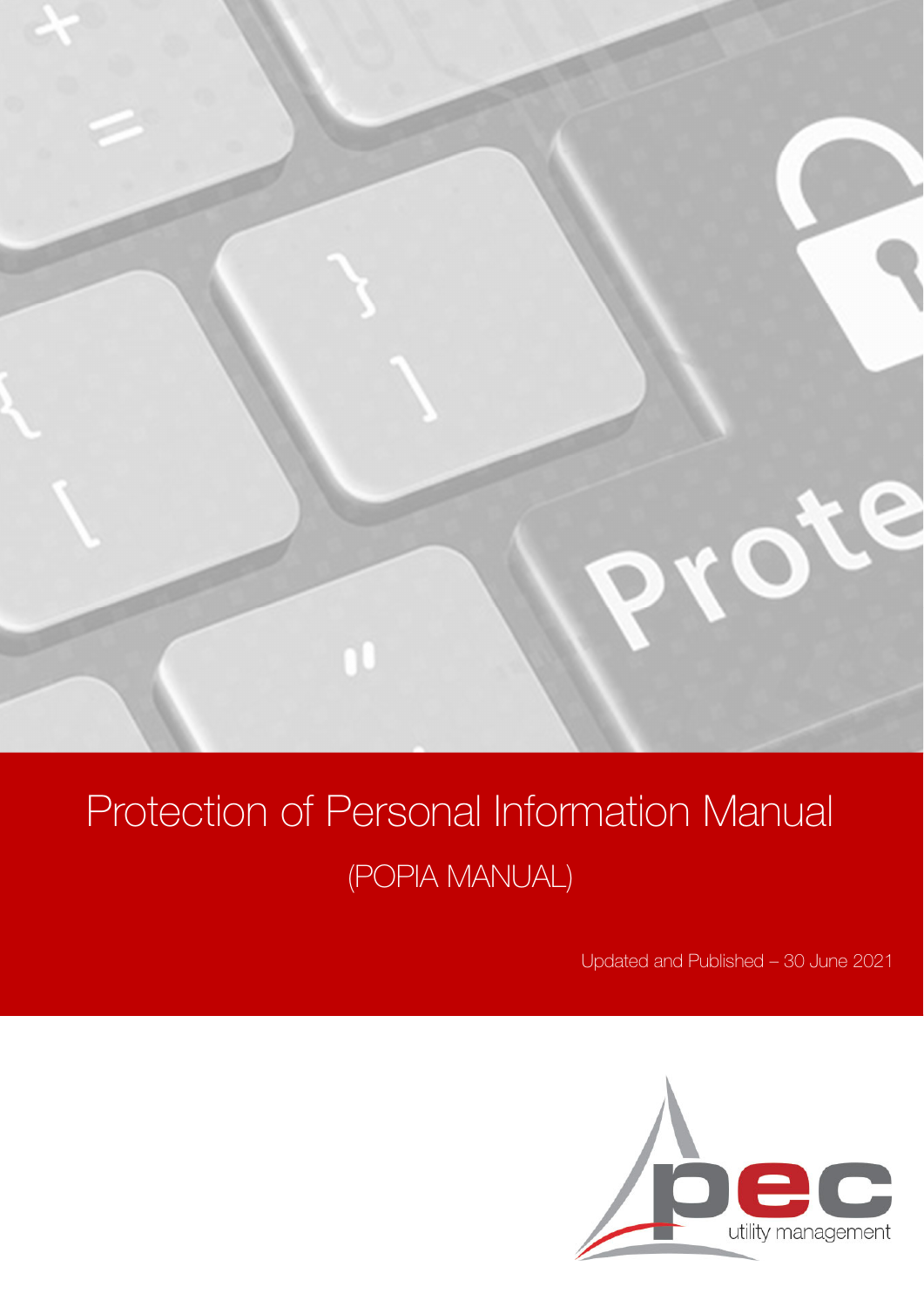# PEC UTILITY MANAGEMENT (PTY) LTD

Protection of Information Policy

### POLICY STATEMENT:

### 1. **INTRODUCTION AND PURPOSE:**

- 1.1 PEC Utility Management (Pty) Ltd (PEC hereafter) is a private company registered South Africa and is obligated to comply with The Protection of Personal Information Act 4 of 2013 (POPIA hereafter).
- 1.2 POPIA requires PEC to inform its clients, consumers and employees as to the manner in which their personal information is gathered, used, protected, disclosed and destroyed.
- 1.3 PEC guarantees its commitment to protecting the member's privacy and ensuring that their personal information is used appropriately, transparently, securely and in accordance with applicable laws.
- 1.4 This Policy sets out the manner in which PEC deals with client, consumer and employee personal information and stipulating the purpose for which said information is used.
- 1.5 The Policy will be made available on the PEC website at www.pecutilities.co.za and by requesting it from PEC's head office.
- 1.6 The purpose of this policy is:
	- 1.6.1 To inform stakeholders and enable PEC to comply with;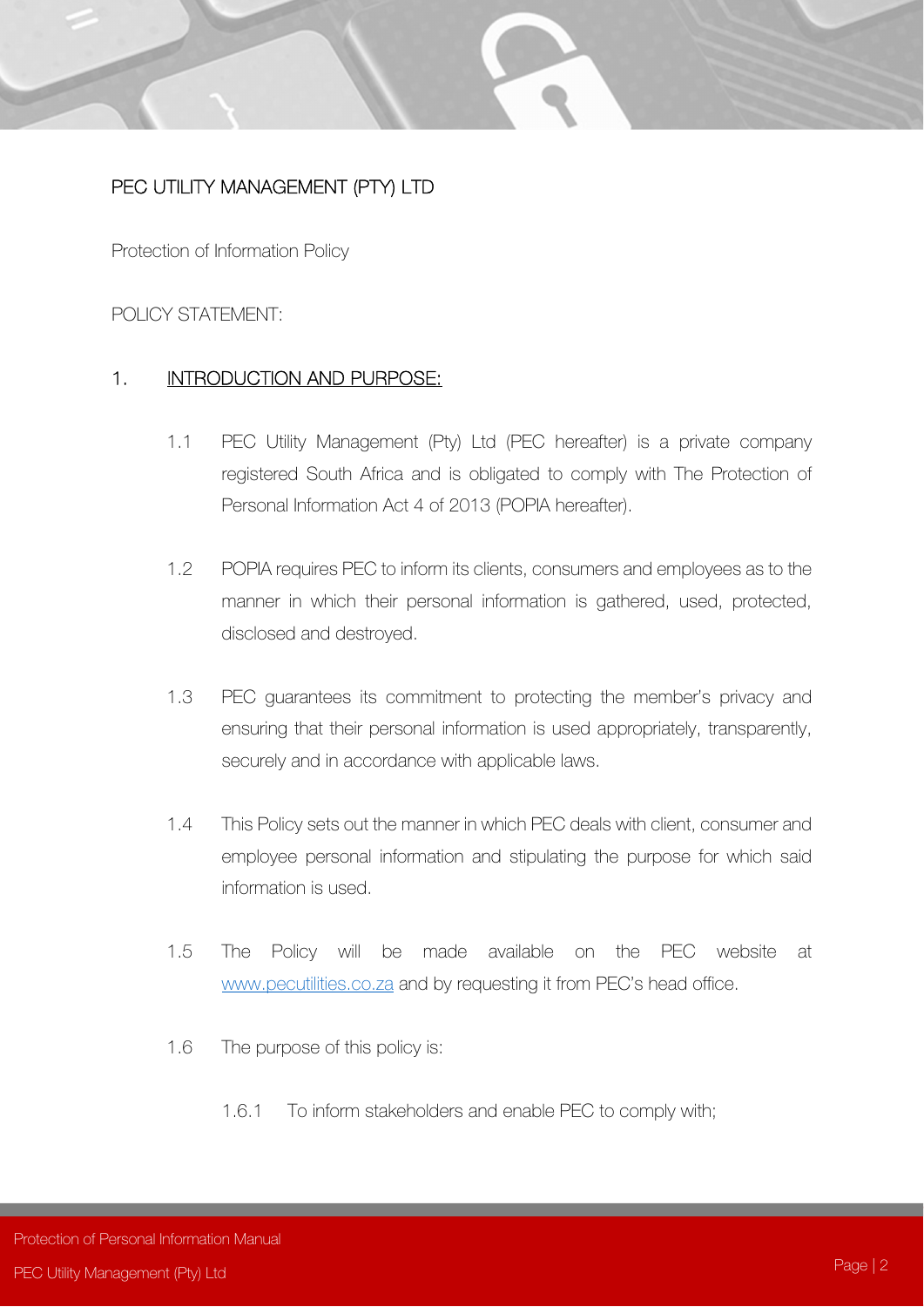- - 1.6.2 The laws in respect of personal information, it holds about data subjects;
	- 1.6.3 Follow good practice;
	- 1.6.4 Protect PEC's reputation;
	- 1.6.5 Protect PEC from the consequences of a breach of its responsibilities; and
	- 1.6.6 Protect the stakeholder against loss or breach of their personal information.

#### 2 BACKGROUND:

2.1 The Protection of Personal Information Act 4 of 2013 is legislation that PEC has to comply with. The purpose of this legislation is to regulate the processing of personal information by public and private bodies. This policy applies to information relating to identifiable individuals, in terms of the Protection of Personal Information Act 4 of 2013.

#### 3 DEFINITIONS:

- 3.1 Data subject means the person to whom personal information relates;
- 3.2 POPIA refers to the Protection of Personal Information Act 4 of 2013;
- 3.3 Processing means any operation or activity or any set of operations, whether or not by automatic means, concerning personal information, including:
	- 3.3.1 the collection, receipt, recording, organisation, collation, storage, updating or modification, retrieval, alteration, consultation or use;
	- 3.3.2 dissemination by means of transmission, distribution or making available in any other form; or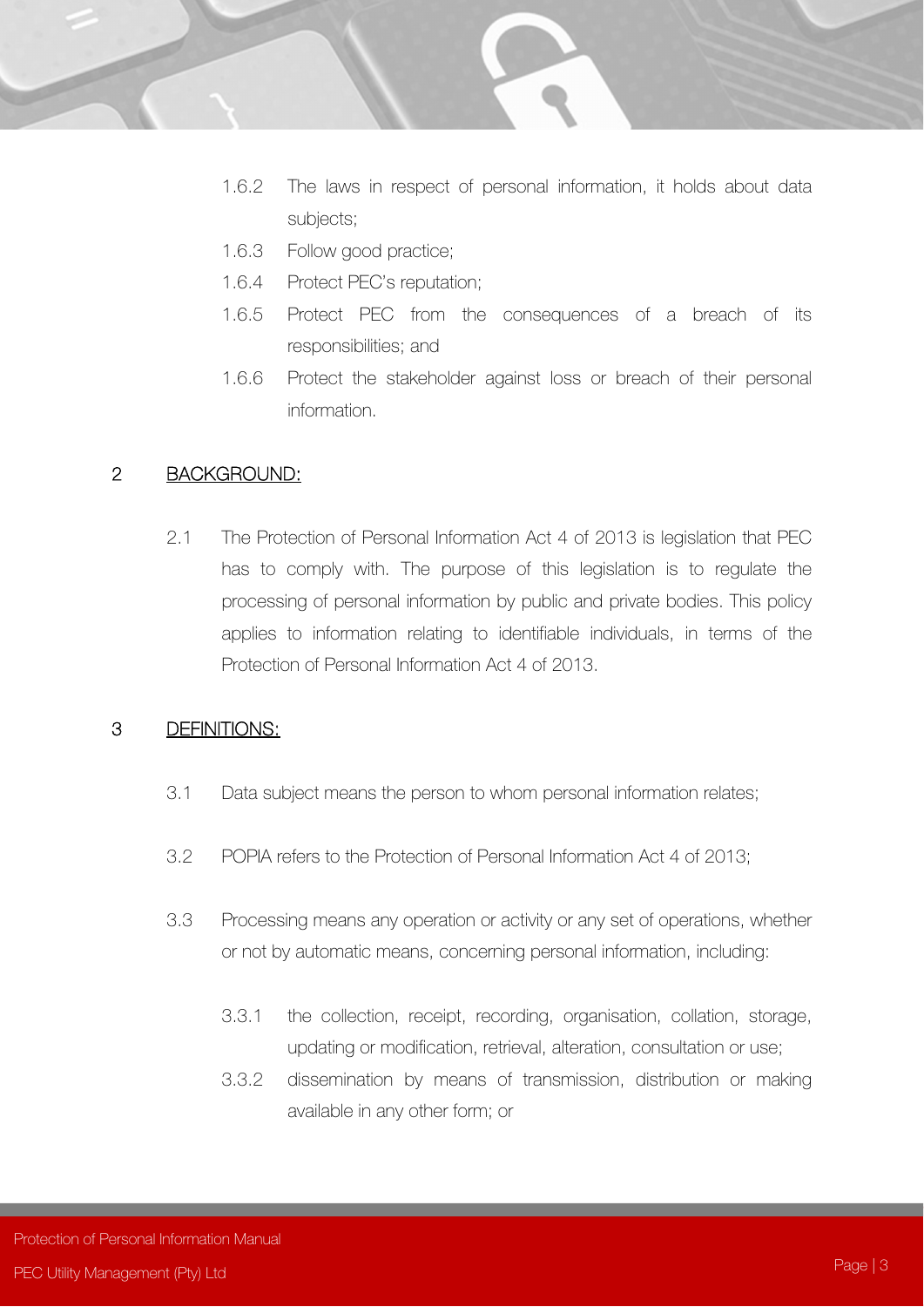- - 3.3.3 merging, linking, as well as restriction, degradation, erasure or destruction of information.
	- 3.4 Record means any recorded information-
		- 3.4.1 regardless of form or medium, including any of the following;
			- 3.4.1.1 writing of any material;
			- 3.4.1.2 information produced, recorded or stored by means of any tape-recorder, computer equipment, whether hardware or software or both, or other device, and any material subsequently derived from information so produced, recorded or stored;
			- 3.4.1.3 label, marking or other writing that identifies or describes anything of which it form part, or to which it is attached by any means;
			- 3.4.1.4 book, map, plan, graph or drawing;
			- 3.4.1.5 photograph, film, negative, tape or other device in which one or more visual images are embodied so as to be capable, with or without the aid of some other equipment, of being reproduced;
		- 3.4.2 in the possession or under the control of a responsible party;
		- 3.4.3 whether or not it was created by a responsible party; and
		- 3.4.4 regardless of when it came into existence.
	- 3.5 Responsible party means a public or private body or any other person which, alone or in conjunction with others determines the purpose of and means for processing personal information.
	- 3.6 Personal Information means information relating to an identifiable, living, natural person, and where it is applicable, an identifiable, existing juristic person, including, but not limited to: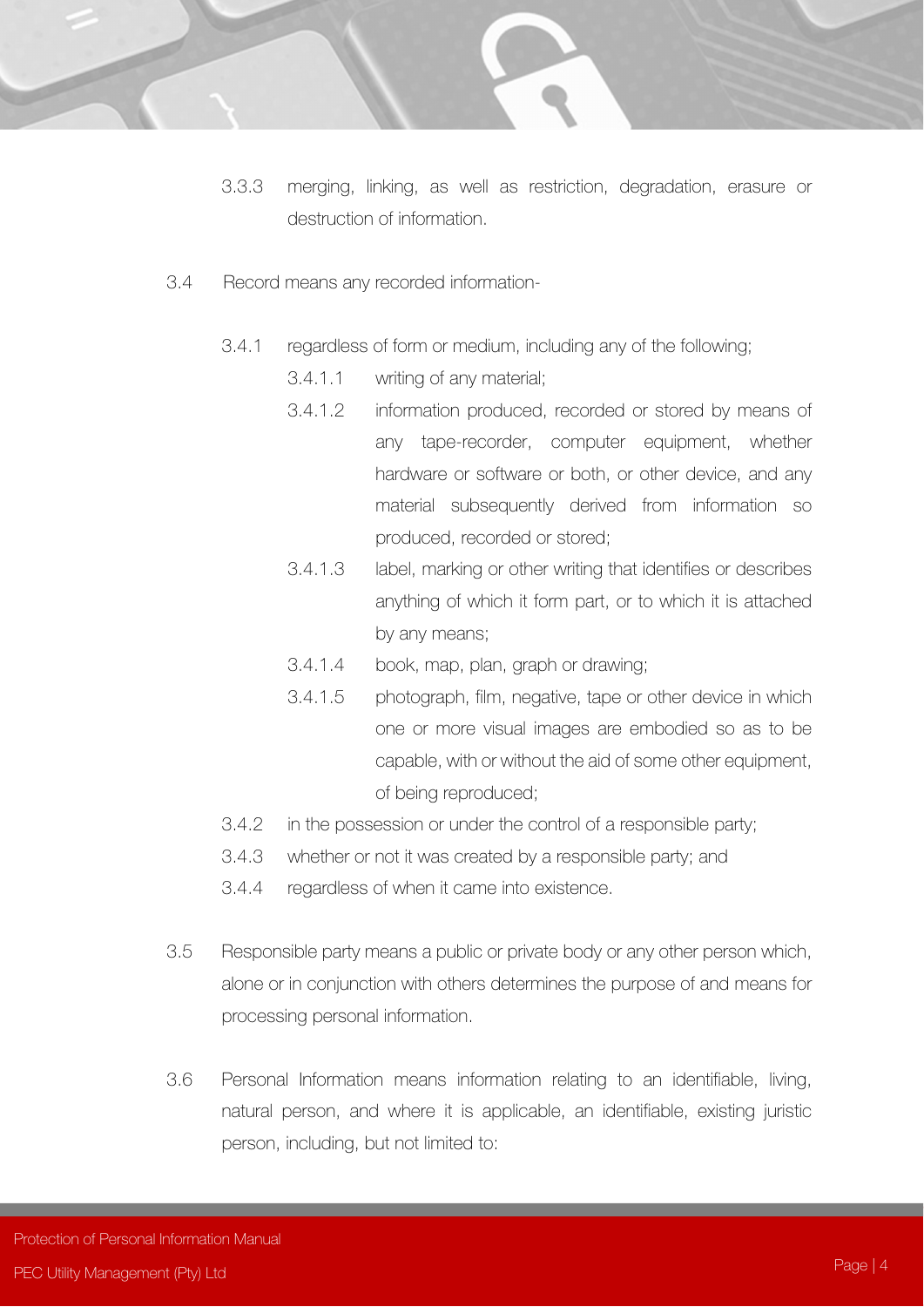- 3.6.1 information relating to the race, gender, sex, pregnancy, marital status, national, ethnic or social origin, colour, sexual orientation, age, physical or mental health, wellbeing, disability, religion, conscience, belief, culture, language and birth of the person;
- 3.6.2 information relating to the education or the medical, financial, criminal or employment history of the person;
- 3.6.3 any identifying number, symbol, e-mail address, physical address, telephone number, location information, online identifier or other particular assignment to the person;
- 3.6.4 the biometric information of the person;
- 3.6.5 the personal opinions, views or preferences of the person;
- 3.6.6 correspondence sent by the person that is implicitly or explicitly of a private or confidential nature or further correspondence that would reveal the contents of the original correspondence;
- 3.6.7 the views or opinions of another individual about the person and;
- 3.6.8 the name of the person if it appears with other personal information relating to the person or if the disclosure of the name itself would reveal information about the person.
- 3.7 Information Officer means the person who is responsible for ensuring that PEC's compliance with POPIA. The CEO of PEC is elected as the designated Information Officer. The Information Officer must be registered with the South African Information Regulator that has been established under POPIA prior to the commencement of his / her duties. PEC may elect a Deputy Information Officer to assist the Information Officer with his / her duties.
- 3.8 Information Regulator means an independent board that has been established through POPIA to empower, enforce and monitor compliance. The Information Regulator is responsible for issuing codes of conduct for different sectors and to make guidelines that will assist bodies with the development and application of the codes of conduct.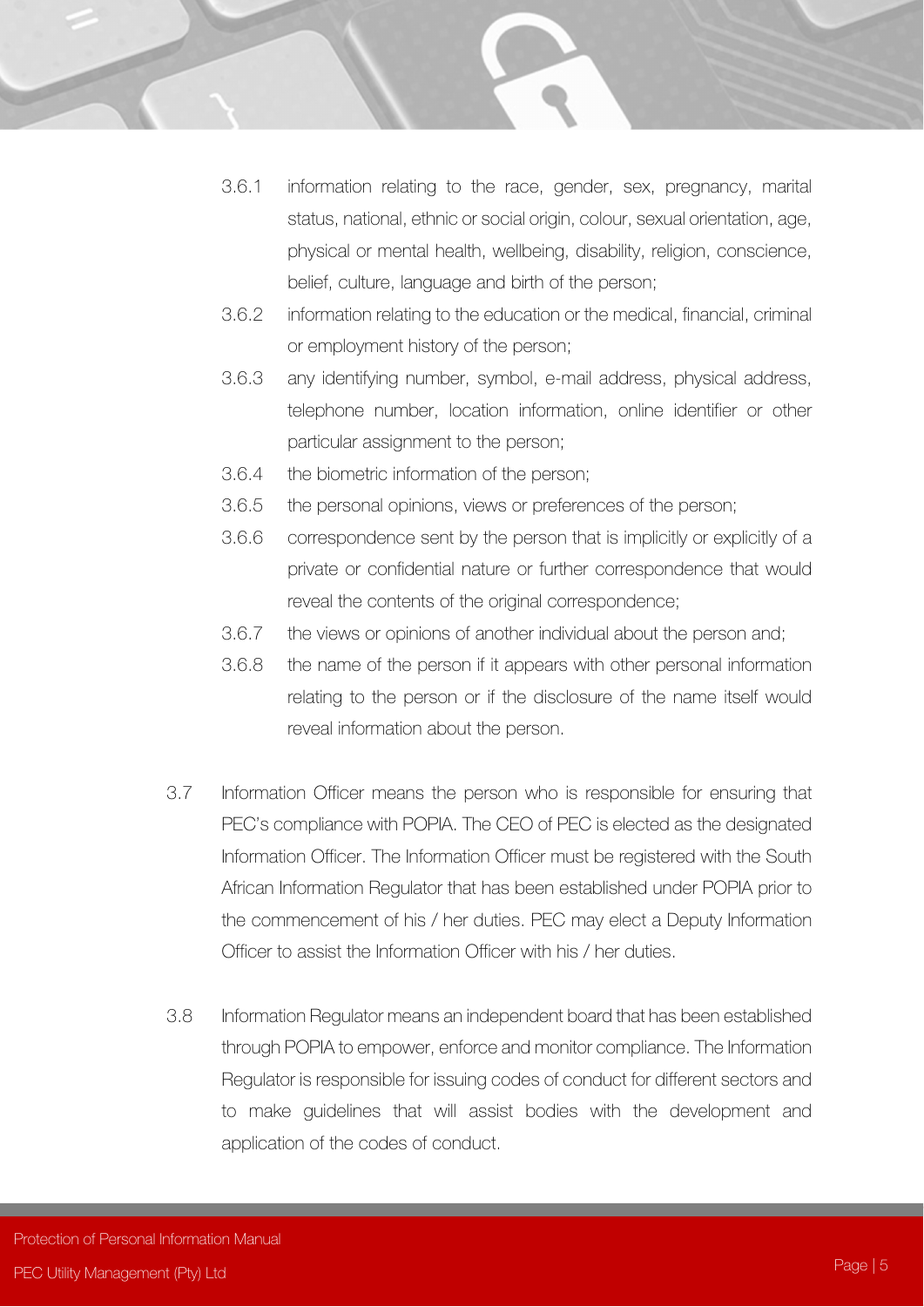- 3.9 Public Record means a record that is accessible in the public domain and which is in the possession of or under control of a public body, whether or not it was created by a public body.
- 3.10 Processing means any operation or activity or any set of operations, whether or not by automatic means, concerning personal information, including –
	- 3.10.1 The collection, receipt, recording, organisation, collation, storage, updating or modification, retrieval, alteration, consultation or use;
	- 3.10.2 Dissemination by means of transmission, distribution or making available in any other form; or
	- 3.10.3 Merging, liking, as well as restriction, degradation, erasure or destruction of information.

#### 4 POLICY STATEMENT AND RESPONSIBILITIES:

4.1 PEC guarantees its commitment to protecting clients, consumers and employees' privacy and ensuring their Personal information is used appropriately, transparently, securely and in accordance with applicable laws, as far as it applies to our specific industry.

# 5 COMPLIANCE WITH REGARDS TO PROTECTION OF PERSONAL INFORMATION:

- 5.1 Data subjects have the following rights:
	- 5.1.1 Objection to the use of personal information.
	- 5.1.2 Notification if information is being used for something other than what was consented for.
	- 5.1.3 Establishing whether the responsible party holds information.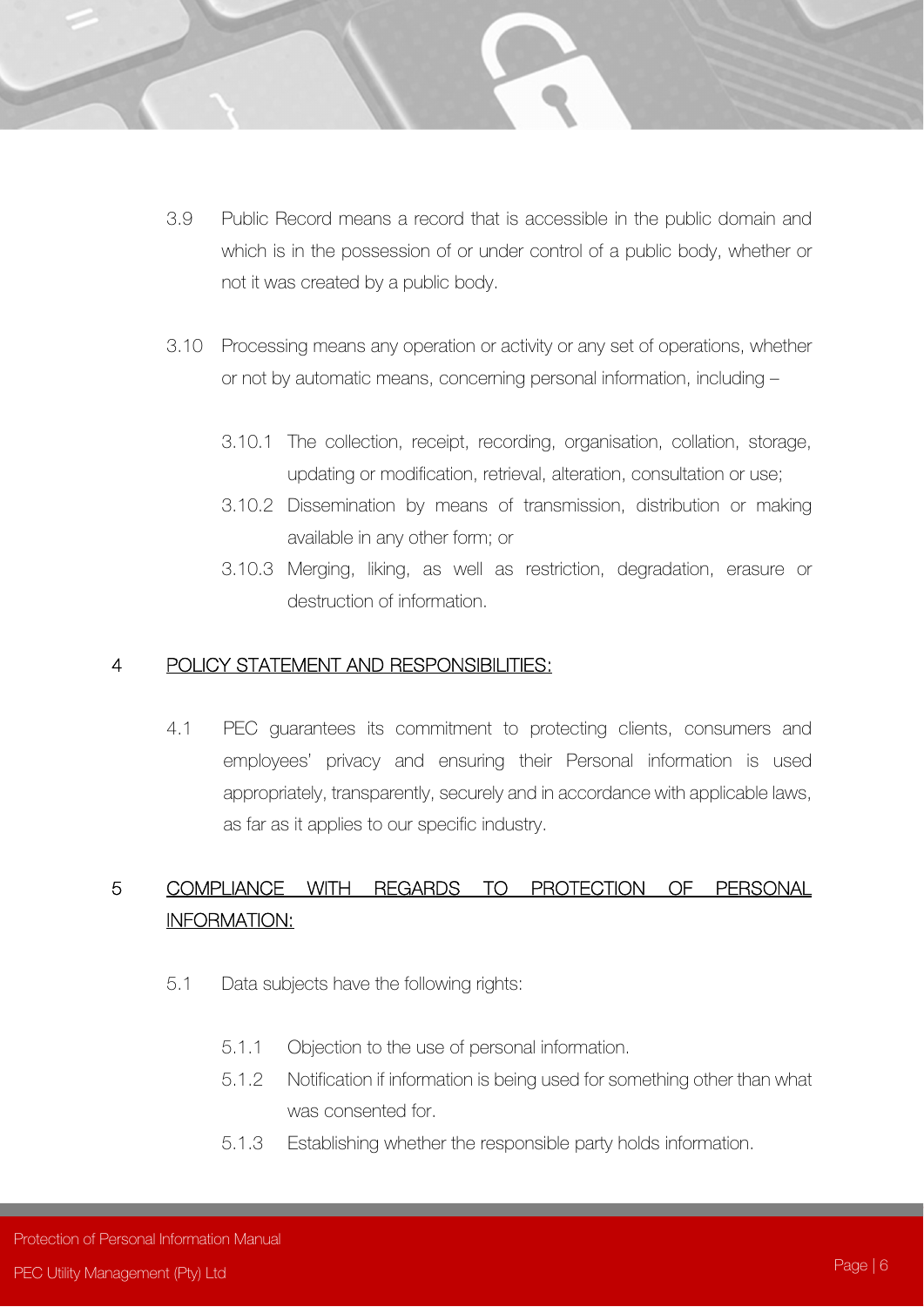- 5.1.4 Request that information can be corrected, destructed or deleted.
	- 5.1.5 Refuse processing for direct marketing by unsolicited electronic communications.
	- 5.1.6 Lodge a complaint with the Information Regulator.
	- 5.1.7 Institute civil proceedings. (Sec 99)

#### 6 CONDITIONS FOR LAWFUL PROCESSING:

#### 6.1 ACCOUNTABILITY:

6.1.1 The Responsible party must ensure that the conditions set out in the Act and all the measures that give effect to such conditions, are complied with at the time of the determination of the purpose and means of the processing and during the processing itself.

#### 6.2 PROCESSING LIMITATIONS:

- 6.2.1 Data subjects must consent. Consent is necessary to carry out actions to conclude or perform a contract to which the data subject is a party.
- 6.2.2 Processing must comply with any obligation imposed by law.
- 6.2.3 Must process to protect the legitimate interest of the data subject.
- 6.2.4 For proper performance of public law duty by a public body.
- 6.2.5 Pursue legitimate interest of other responsible party or third party to whom the information was supplied.
- 6.2.6 Data subject may withdraw consent.
- 6.2.7 Data subject may object on reasonable grounds.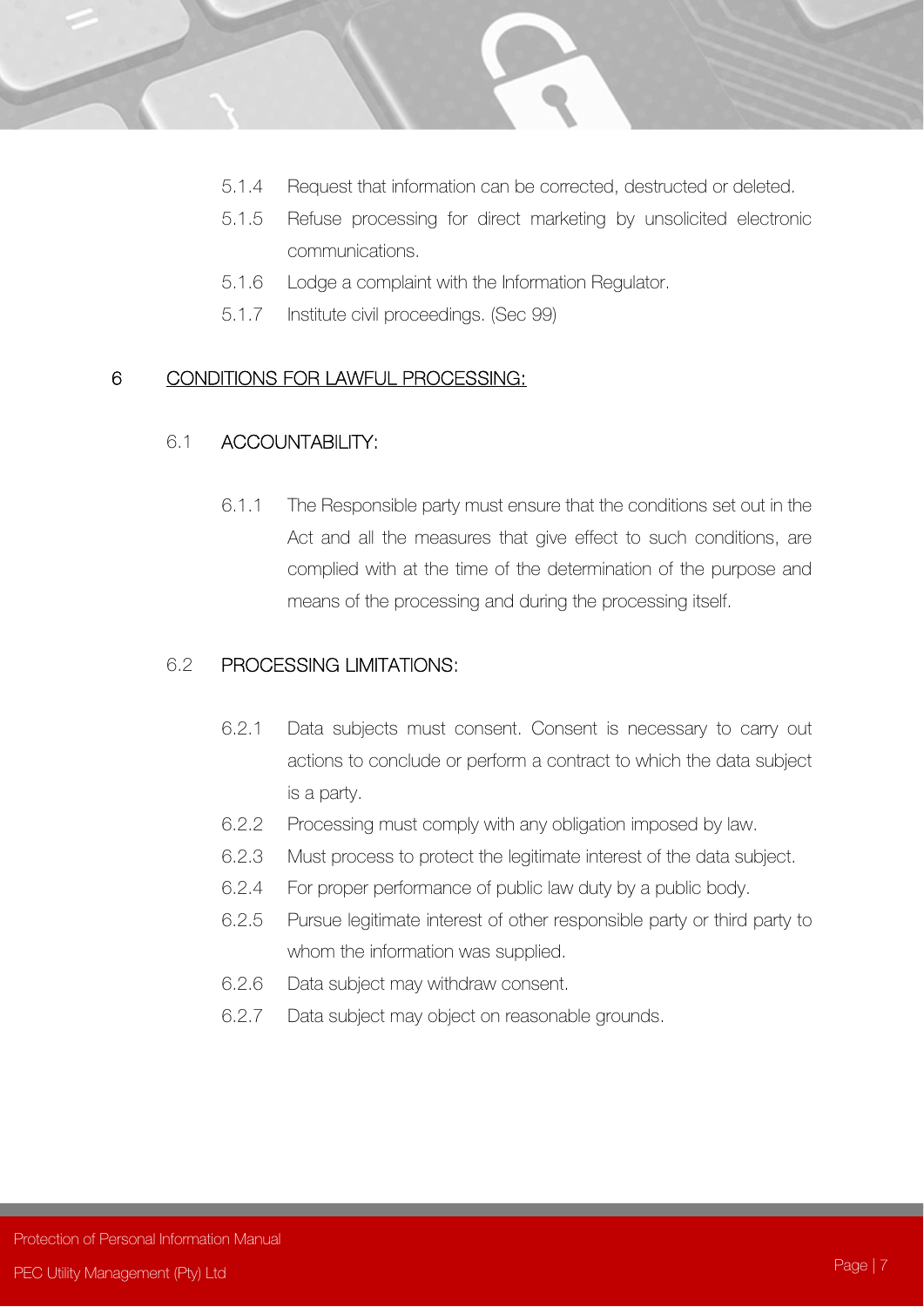#### 6.3 SPECIFIC PURPOSE:

- 6.3.1 Personal Information must be collected for a specific, explicitly defined and lawful purpose related to the function or activity of the responsible party. The data subject must be made aware of the purpose of the collection.
- 6.3.2 Records must not be retained any longer than is necessary for achieving the purpose for which it was collected unless:
	- 6.3.2.1 further retention is required by law;
	- 6.3.2.2 the responsible party is reasonably required to keep it;
	- 6.3.2.3 retention is required by a contract between the parties;
	- 6.3.2.4 the data subject consents to the further retention.
- 6.3.3 Personal Information must be destroyed, deleted or de-identified as soon as is reasonably practical. Destruction or deletion must be done in a manner that prevents its reconstruction in an intelligible form.
- 6.3.4 The information officer shall ensure that:
	- 6.3.4.1 the information collected will not be used for any other purpose before obtaining the individual's approval, unless the new purpose is required by law;
	- 6.3.4.2 a person collecting personal information will be able to explain to the individual why this is being done;
	- 6.3.4.3 limited collection, limited use, disclosure, and retention principles are respected in identifying why personal information is to be collected.

#### 6.4 LIMITING COLLECTION AND FURTHER PROCESSING:

- 6.4.1 Personal information that is collected must be in accordance or compatible with the purpose for which it was collected.
- 6.4.2 The Responsible Party shall ensure that personal information will not be collected indiscriminately, but by fair and lawful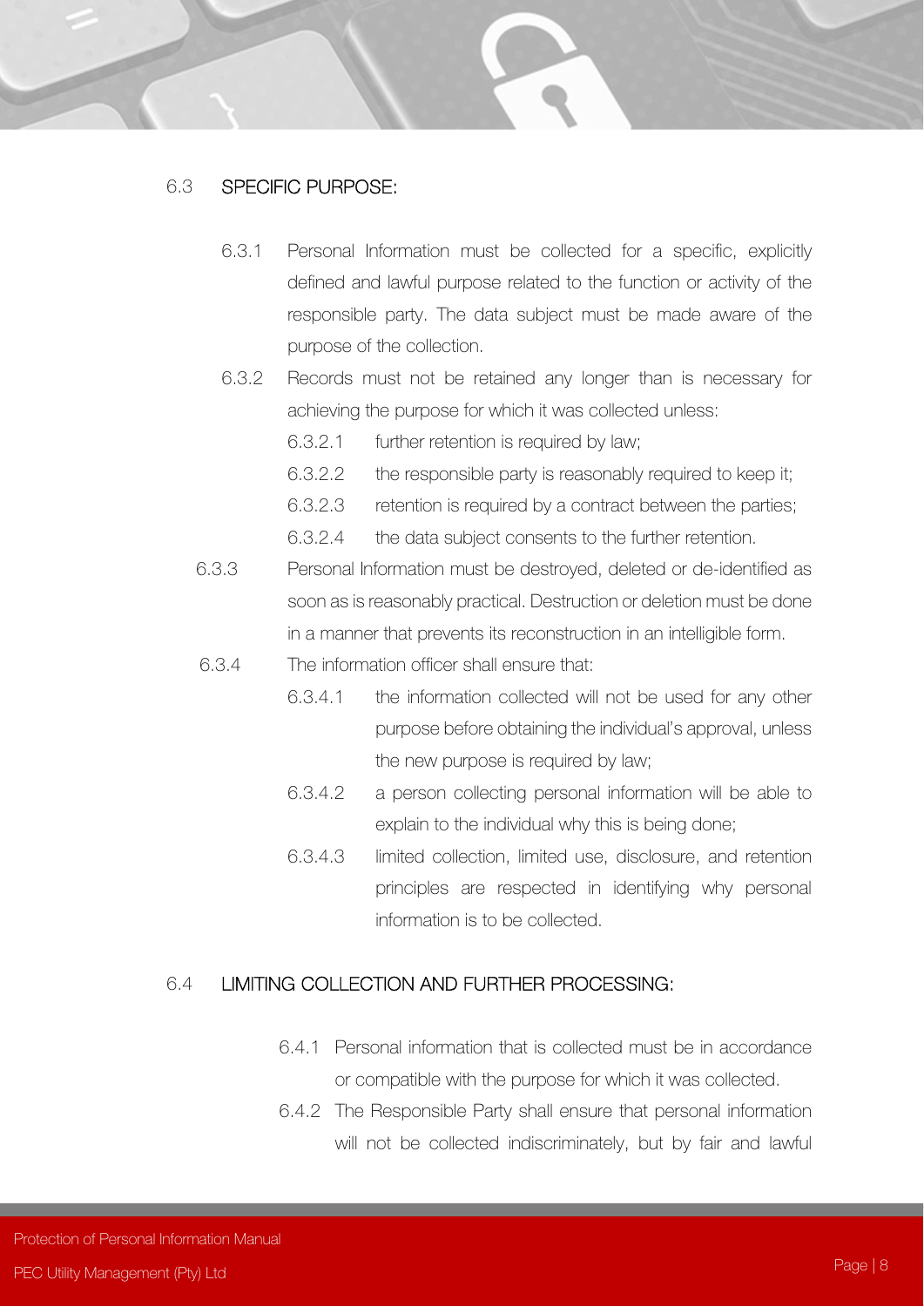

means, and be limited to what is necessary to fulfil the specific purpose for which the Personal Information is being collected.

- 6.4.3 Personal information may only be processed if:
	- 6.4.3.1 the data subject consents to the processing;
	- 6.4.3.2 processing is necessary for the conclusion or performance of a contract to which the data subject is a party;
	- 6.4.3.3 there is a legal obligation to do the processing;
	- 6.4.3.4 processing protects the legitimate interests of the data subject;
	- 6.4.3.5 processing is necessary for the proper performance of a public law duty by a public body;
	- 6.4.3.6 processing is necessary for the pursuit of legitimate interests of the responsible party.
- 6.4.4 A data subject may object, at any time, on reasonable grounds, to the processing of their personal information. The responsible party may then no longer process the Personal Information.
- 6.4.5 Personal information must be collected directly from the data subject except if:
	- 6.4.5.1 the information is contained in a public record or has deliberately been made public by the data subject;
	- 6.4.5.2 the data subject has consented to the collection from another source;
	- 6.4.5.3 collection from another source would not prejudice a legitimate interest of the data subject;
	- 6.4.5.4 collection from another source is necessary:
- to maintain law and order;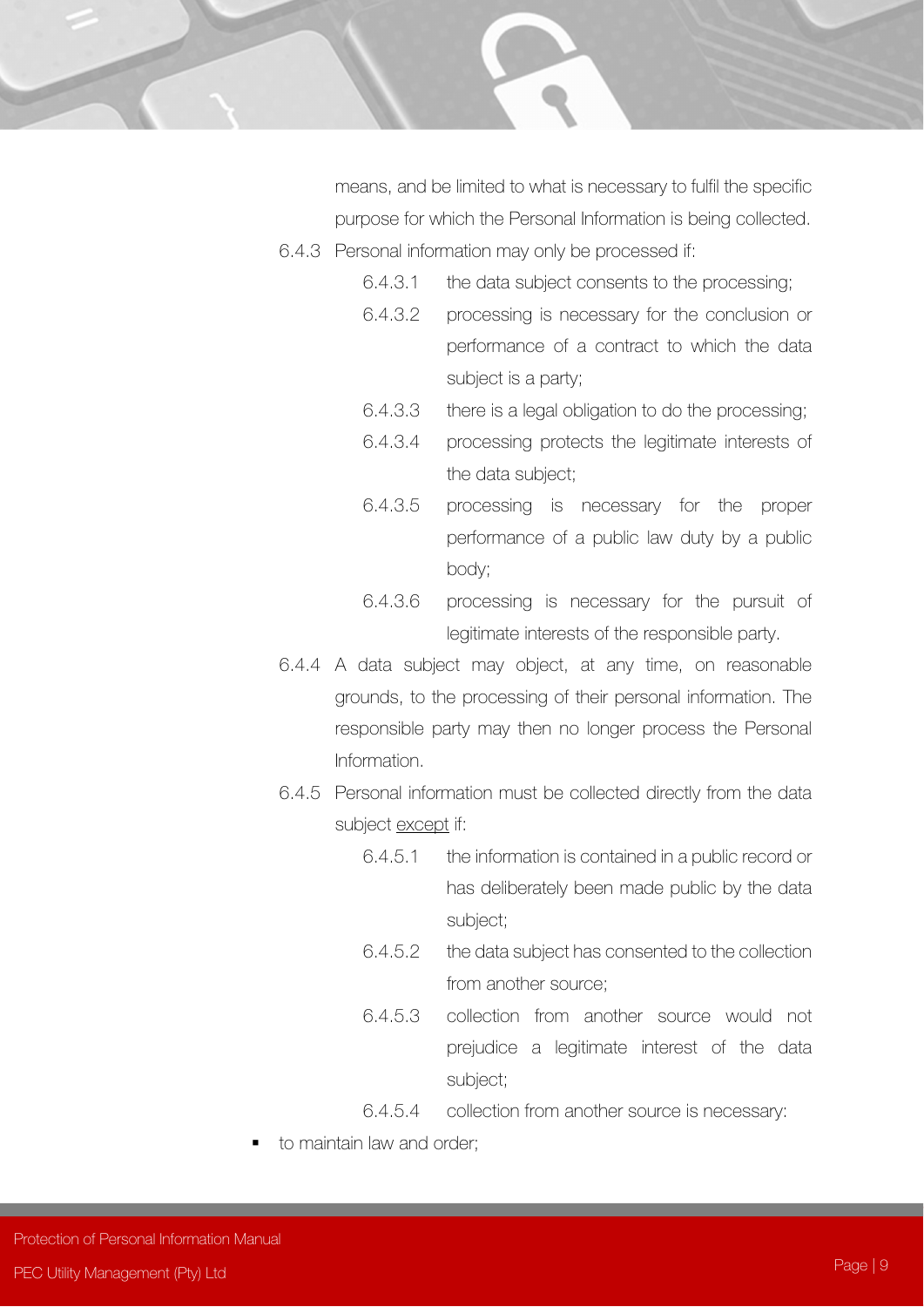- - to enforce legislation concerning the collection of revenue;
	- for the conduct of court or tribunal proceedings;
	- in the interests of national security;
	- to maintain the legitimate interests of the responsible party;
	- compliance would prejudice a lawful purpose of the collection; or
	- compliance is not reasonably practicable in the circumstances of the particular case.
		- 6.4.5.5 Further processing must be compatible with the purpose for which it was collected, unless the data subject gives consent to the further processing.

### 6.5 INFORMATION QUALITY:

6.5.1 Information must be complete, accurate, not misleading and updated where necessary.

#### 6.6 OPENNESS:

- 6.6.1 PEC must take reasonably practicable steps to ensure the Data Subject is aware of:
	- 6.6.1.1 the information being collected;
	- 6.6.1.2 the name and address of the Responsible Party;
	- 6.6.1.3 the purpose for which the information is being collected;
	- 6.6.1.4 whether or not the supply of the information is voluntary or mandatory;
	- 6.6.1.5 the consequences of failure to provide the information;
	- 6.6.1.6 any particular law authorising the requiring of the collection;
	- 6.6.1.7 the right of access to and the right to rectify the information collected;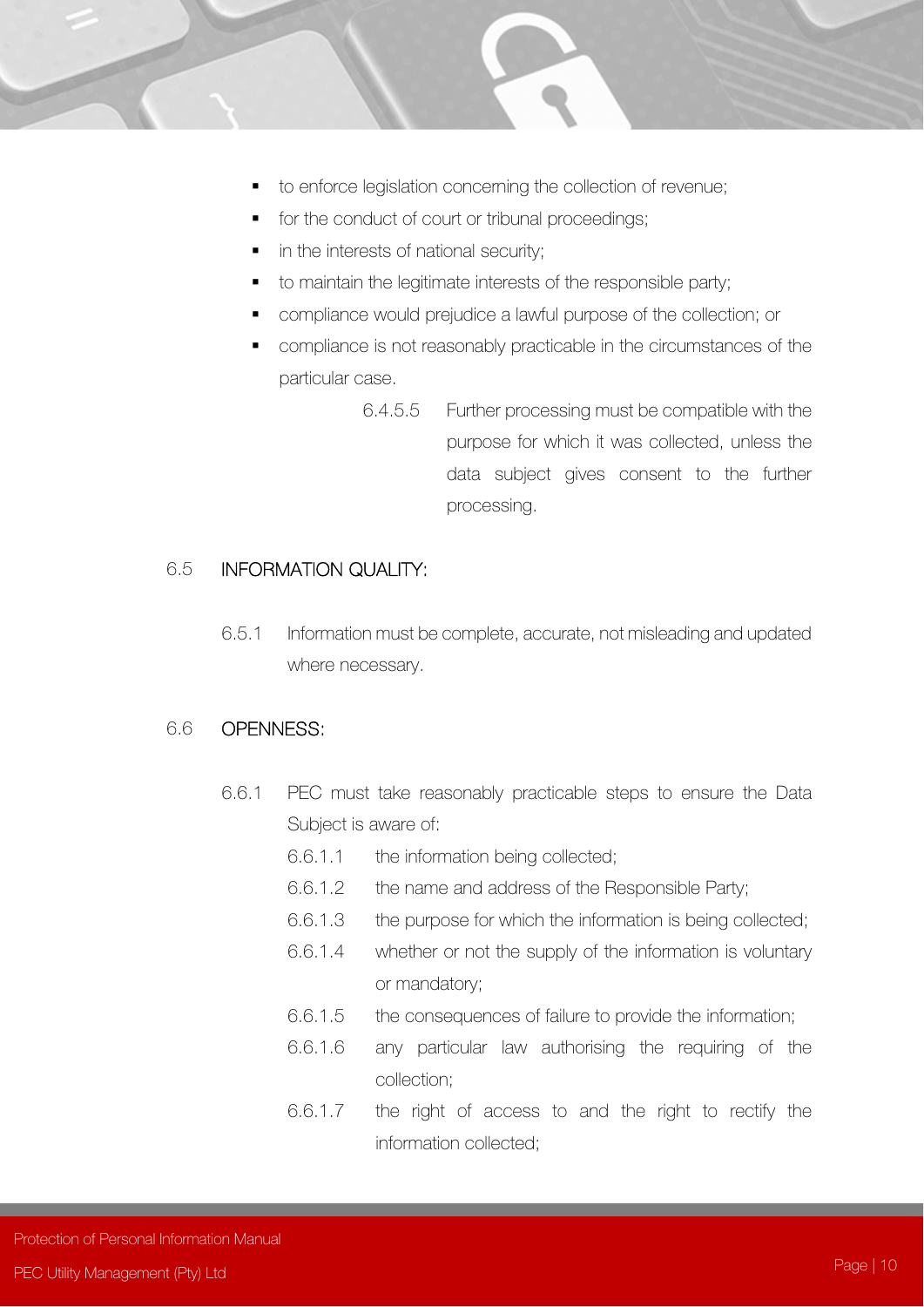

- 6.6.1.8 the fact that, where applicable, the responsible party intends to transfer the information to a third country/international organisation and the level of protection afforded by that third country/organisation; and
- 6.6.1.9 the right to object to the processing of the information.
- 6.6.2 This must done prior to collecting Personal Information if the Personal Information is collected directly from the data subject, or in any other case as soon as is reasonably practical after collection.

#### 6.7 SECURITY SAFEGUARDS:

- 6.7.1 The Responsible party must secure the integrity and confidentiality of personal information in its possession or under its control by taking appropriate, reasonable technical organisational measures.
- 6.7.2 Anyone processing Personal Information on behalf of a responsible party must:
	- 6.7.2.1 treat the information as confidential and not disclose it unless required by law;
	- 6.7.2.2 apply the same security measures as the responsible party;
	- 6.7.2.3 the processing must be governed by a written contract ensuring safeguards are in place; and
	- 6.7.2.4 if domiciled outside the Republic, comply with local protection of personal information laws.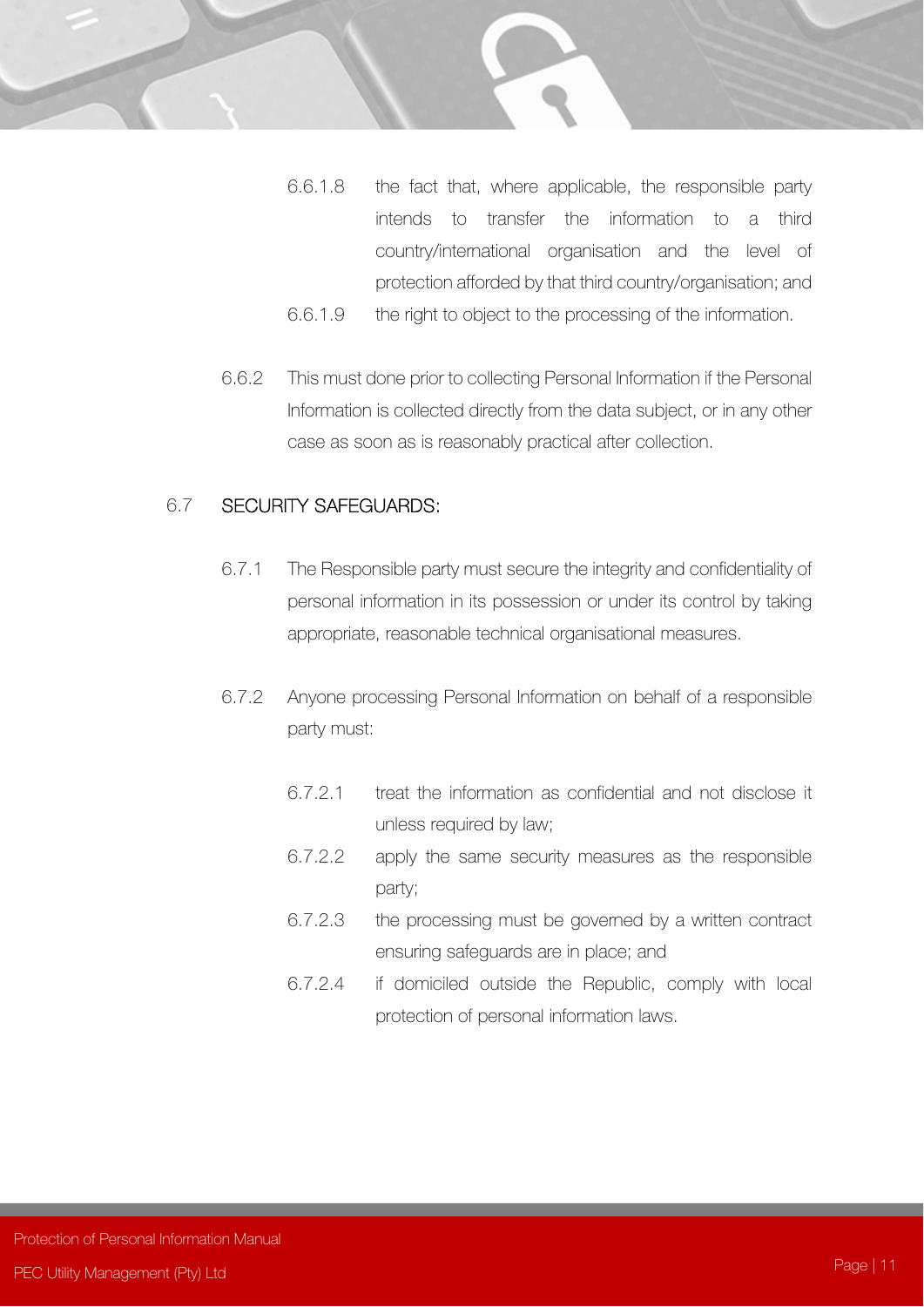- 6.7.3 The Data Subject may request the responsible party to:
	- 6.7.3.1 correct or delete personal information that is inaccurate, irrelevant, excessive, out of date, incomplete, misleading or obtained unlawfully;
	- 6.7.3.2 delete or destroy personal information that the responsible party is no longer authorised to retain.
- 6.7.4 The information officer shall ensure that:
	- 6.7.4.1 all employees and volunteers know the importance of keeping personal information confidential;
	- 6.7.4.2 is taken when personal information is disposed of or destroyed to prevent unauthorized parties from gaining access to it.
- 6.7.5 Responsible party should notify data subject and Regulator of any breach of data.

### 7 INFORMATION REGULATOR:

- 7.1 The information regulator has jurisdiction throughout the Republic;
- 7.2 Is independent and is subject only to the Constitution;
- 7.3 Must exercise its powers and perform its functions in accordance with the Protection of Private Information Act as well as the Promotion of Access to Information Act;
- 7.4 Is accountable to the National Assembly;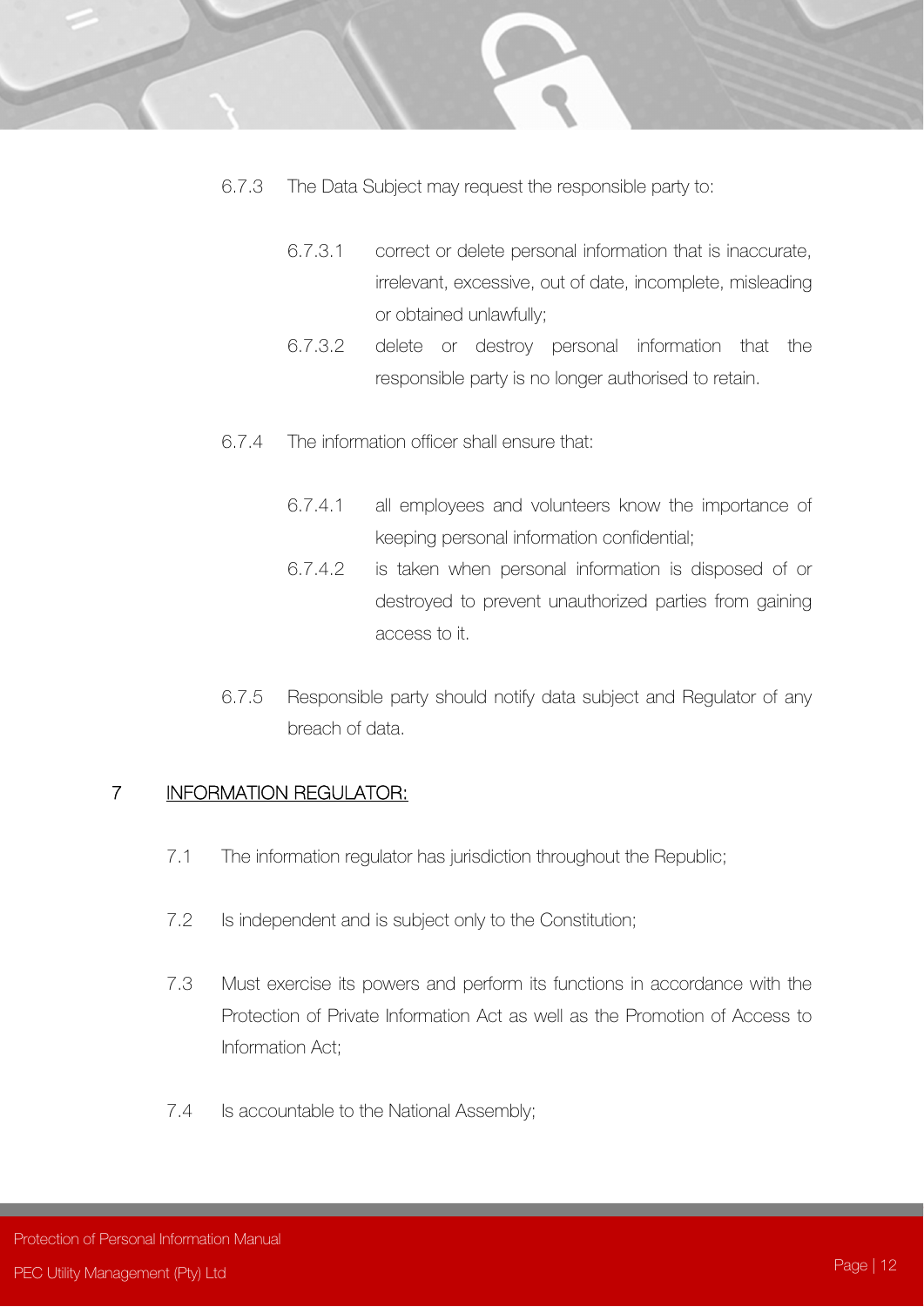- - 7.5 Enforce offences and penalties;
	- 7.6 Minor offences imposed by the Regulator can be a fine and/or imprisonment up to 12 months;
	- 7.7 Major offences imposed by the Regulator can be a fine and/or imprisonment up to 10 years.

#### 8 INFORMATION OFFICER RESPONSIBILITIES:

- 8.1 The Core focus or duties under POPIA for the Information officer will be the following, but not limited to:
	- 8.1.1 Encourage compliance with the information protection conditions in terms of Section 55 of POPIA;
	- 8.1.2 Developing, publishing and maintaining a POPIA Policy which addresses all relevant provisions of the POPIA Act;
	- 8.1.3 Reviewing the POPIA Act and periodic updates as published;
	- 8.1.4 Ensuring that POPIA Act induction training takes place for all staff;
	- 8.1.5 Ensuring that periodic communication awareness on POPIA Act responsibilities takes place;
	- 8.1.6 Ensuring that Privacy Notices for internal and external purposes are developed and published;
	- 8.1.7 Handling data subject access requests;
	- 8.1.8 Approving unusual or controversial disclosures of personal data;
	- 8.1.9 Approving contracts with Data Operators;
	- 8.1.10 Ensuring that appropriate policies and controls are in place for ensuring the Information Quality of personal information;
	- 8.1.11 Ensuring that appropriate Security Safeguards in line with the POPIA Act for personal information are in place;
	- 8.1.12 Consider requests made pursuant to POPIA;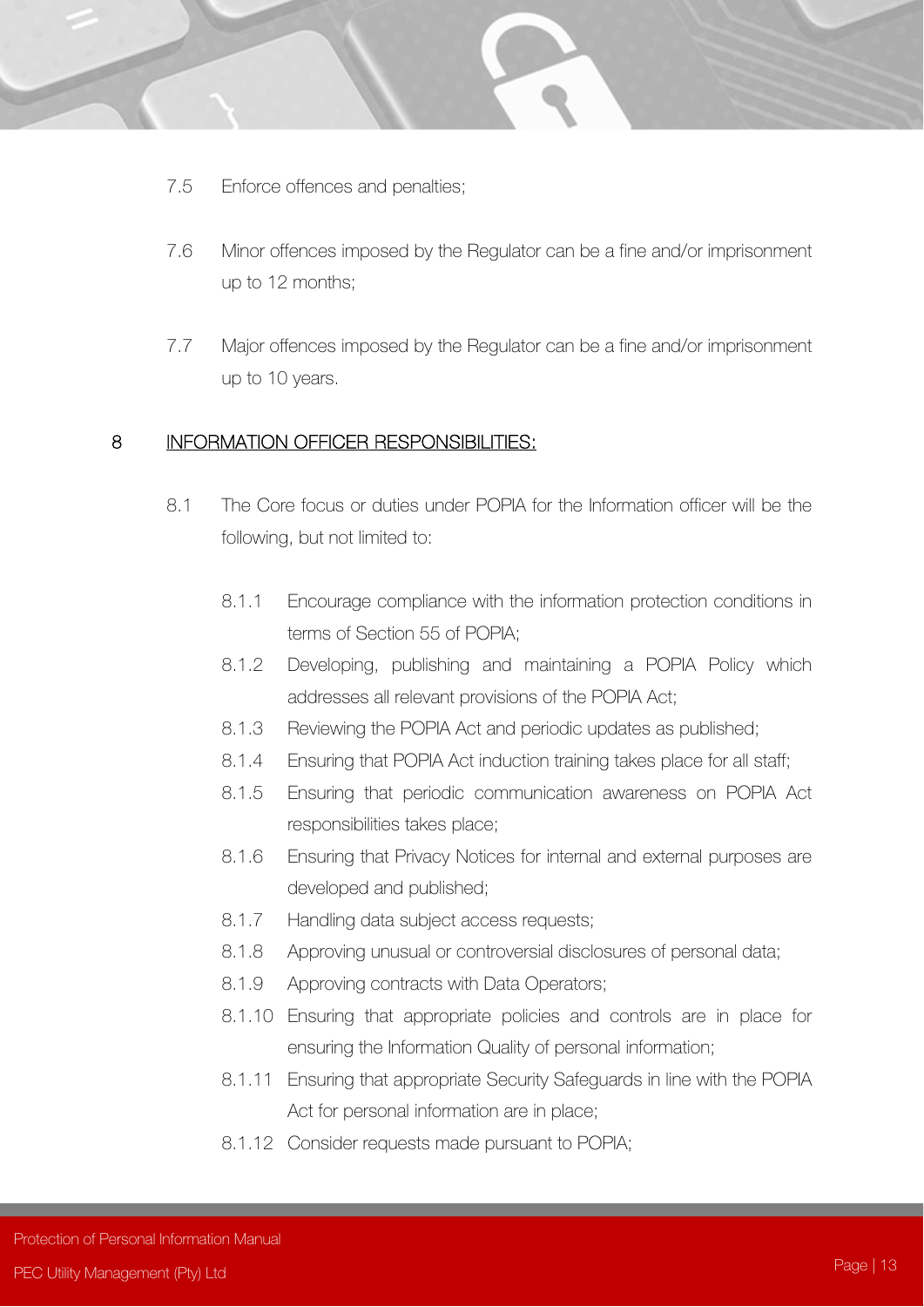- - 8.1.13 Work with the Regulator in relation to investigations conducted pursuant to Chapter 6 against the SAOU; and
	- 8.1.14 Identify and govern all privacy related risks.
	- 8.2 Map all activities performed concerning the collection and storage of personal information i.e. before and post enactment of POPIA.
	- 8.3 Map all privacy laws and industry codes relevant to our activities.
	- 8.4 If applicable, know, understand, and ensure corporate compliance with all relevant laws of foreign jurisdictions in which we conduct business.
	- 8.5 Coordinate the development, implementation, and maintenance of corporate member (external) and employee (internal) privacy policies.
	- 8.6 Ensure compliance with corporate privacy policies and procedures throughout the body.
	- 8.7 Liaise with Human Resources and Legal Departments to ensure standards of disciplinary action and sanction for non-compliance.
	- 8.8 Liaise with Public Relations and Marketing Departments to create public information communications and procedures on privacy efforts, related issues and breaches.
	- 8.9 Create standards or scripts for responding to member or public enquiries.
	- 8.10 Create and implement procedures and standards to facilitate member verification of captured and stored personal information files.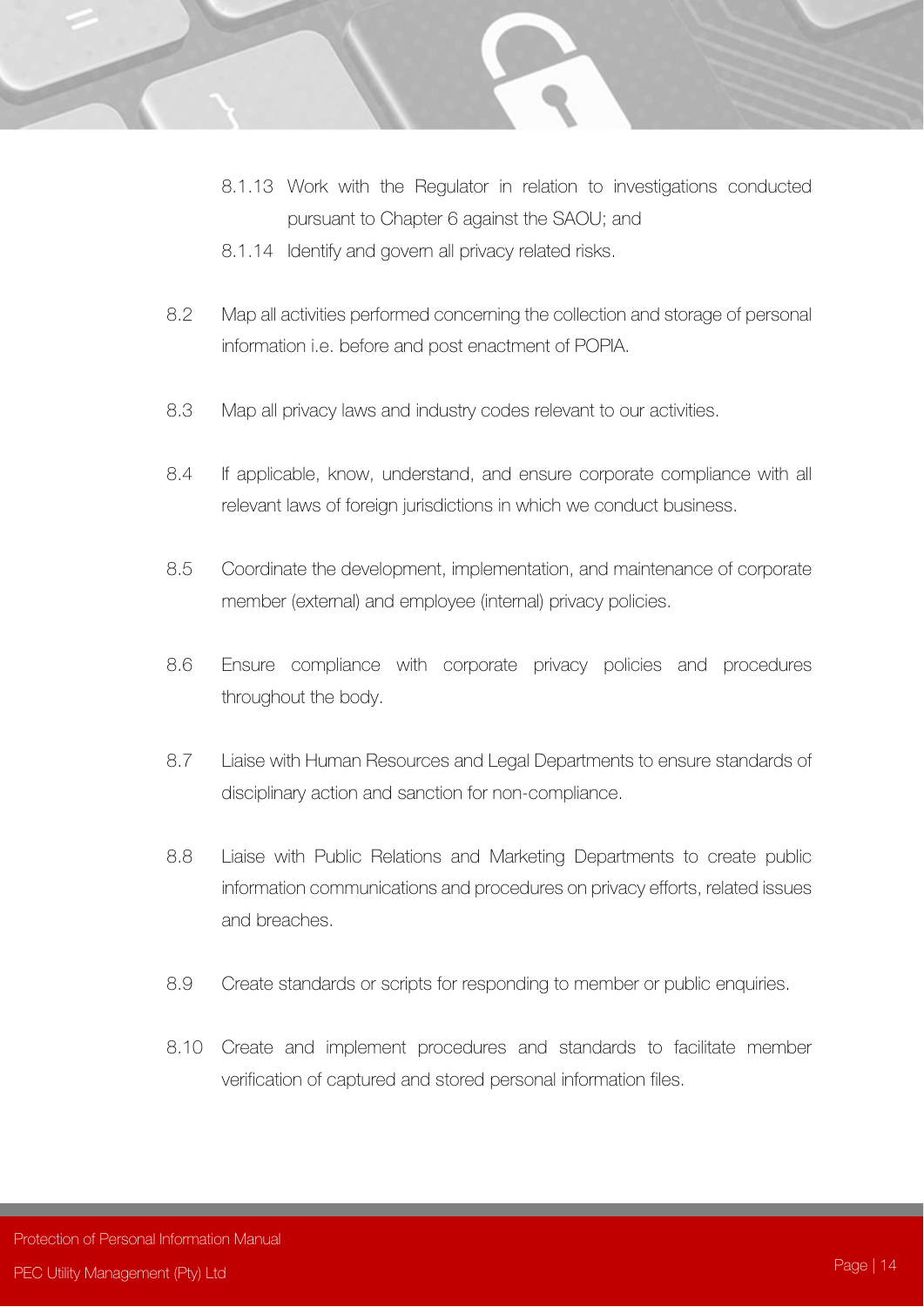- 8.11 Monitor and control the privacy requirements and responsibilities of information processing service providers or operators in terms of sections 20 and 21 of POPIA.
- 8.12 Manage breach and incident investigation processes
- 8.13 Create and implement our privacy breach management plan, privacy alerts, and other privacy related operational issues.
- 8.14 Create standards and procedures to manage any compromise in the security of the stored personal information correctly and appropriately.
- 8.15 Investigate, analyse and document all privacy related incidents and complaints.
- 8.16 Apply investigation findings to update standards, processes and systems as an on-going operational improvement routine.

#### 9 TRANS BORDER INFORMATION FLOWS:

- 9.1 The scope of this aspect of the policy is defined by the provisions of the POPIA Chapter 9.
- 9.2 PEC will ensure that the POPIA Chapter 9, Section 72 is fully complied with. Compliance with Section 72 will be achieved through the use of the necessary contractual commitments from the relevant third parties.

### 10 SAFEGUARDING INFORMATION:

10.1 It is a requirement of POPIA to adequately protect the Personal Information that PEC holds and to avoid unauthorized access and use of your Personal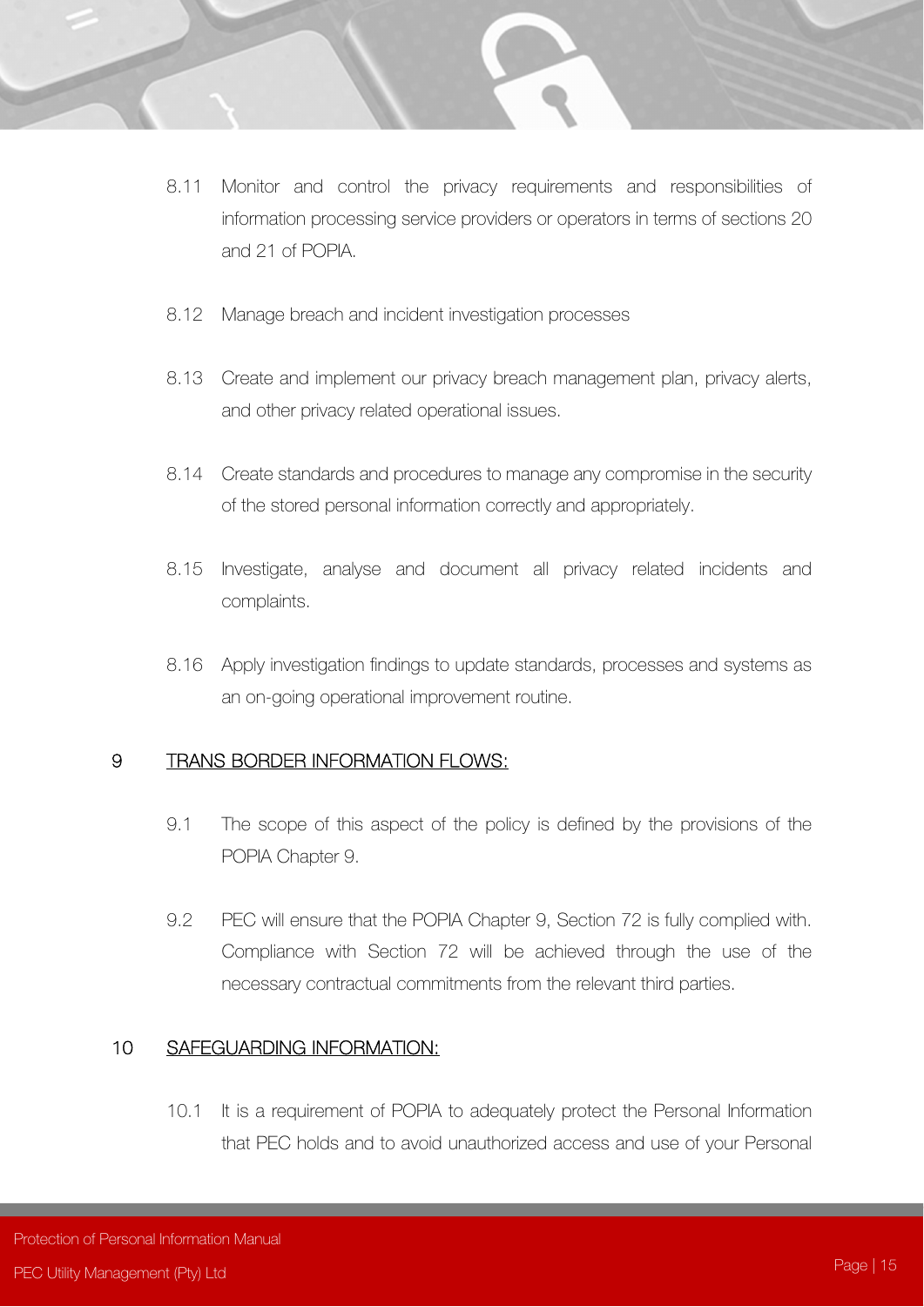information. PEC will continuously review its security controls and processes to ensure that member Personal Information is secure.

- 10.2 The following procedures are in place in order to protect the consumer's Personal Information:
	- 10.2.1 PEC's information officer is Nico Pienaar whose details are available below and who is responsible for compliance with the conditions of the lawful processing of personal information and other provisions of POPIA.
	- 10.2.2 This Policy has been put in place throughout PEC and training on this policy and the POPIA has already commenced and will be concluded by the end of 2021.
	- 10.2.3 PEC has done a risk assessment to determine where the risk to its data subjects lie.
	- 10.2.4 PEC have identified the relevant role players and appointed the correct people to safeguard member's personal information, the union has mapped its activities, recorded how to process lawfully and have implemented the correct action items.
	- 10.2.5 PEC has identified risks and have implemented the following:
		- 10.2.5.1 Incident Response Policy.
		- 10.2.5.2 Privacy Policy
		- 10.2.5.3 PAIA Manual.
		- 10.2.5.4 POPIA Policy.
		- 10.2.5.5 Awareness Training and risk assessment
		- 10.2.5.6 PEC has limited access to unstructured data.
		- 10.2.5.7 PEC has implemented access control.
		- 10.2.5.8 PEC has proper Non-Disclosure agreements and Service Level Agreements in place.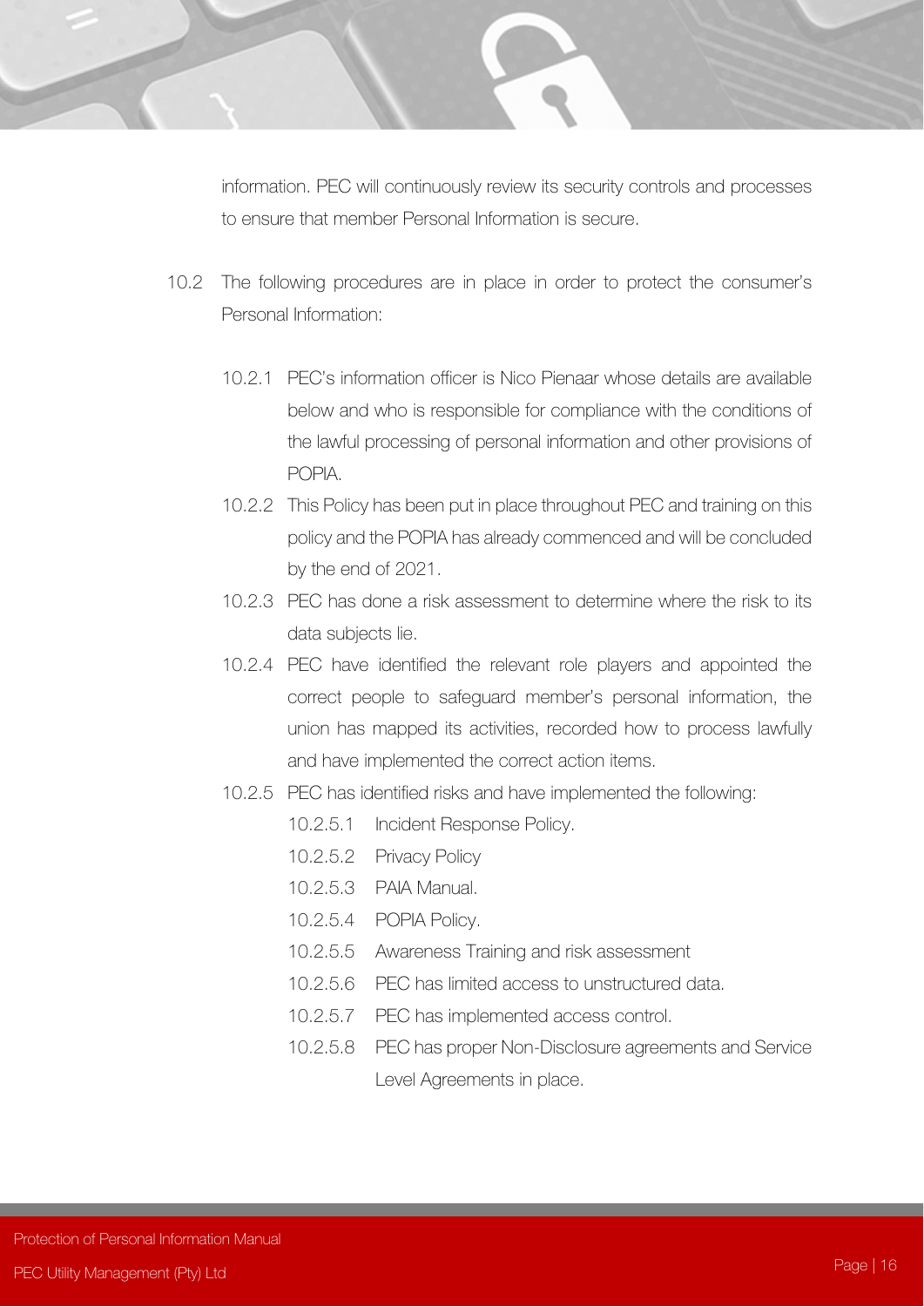- - 10.2.5.9 PEC has security in place with regard to Memory Sticks, USB Ports, Mobile Devices and Shredders of documents.
	- 10.3 Each new employee will be required to sign an Employment Contract containing relevant clauses for the use and storage of employee information, or any other action so required, in terms of POPIA.
	- 10.4 Every employee currently employed within PEC will be required to sign an addendum to the Employment Contracts containing relevant consent clauses for the use and storage of employee information, or any other action so required, in terms of POPIA.
	- 10.5 PEC's current data subject information is stored on site by PEC's internal IT department.
	- 10.6 PEC captures all files electronically for back up purposes. All files will be archived at PEC's disaster recovery site (off-site) which will be available in case of a breach.
	- 10.7 All electronic files or data are backed up by the IT Department who is also responsible for system security which protects third party access and physical threats. Internal IT Department is also responsible for Electronic Information Security.
	- 10.8 A Security Incident Management Register will be kept to log any security incidents and to report on and manage said incidents this register will be maintained by an Appointed Security Manager, in PEC's case, the IT Manager.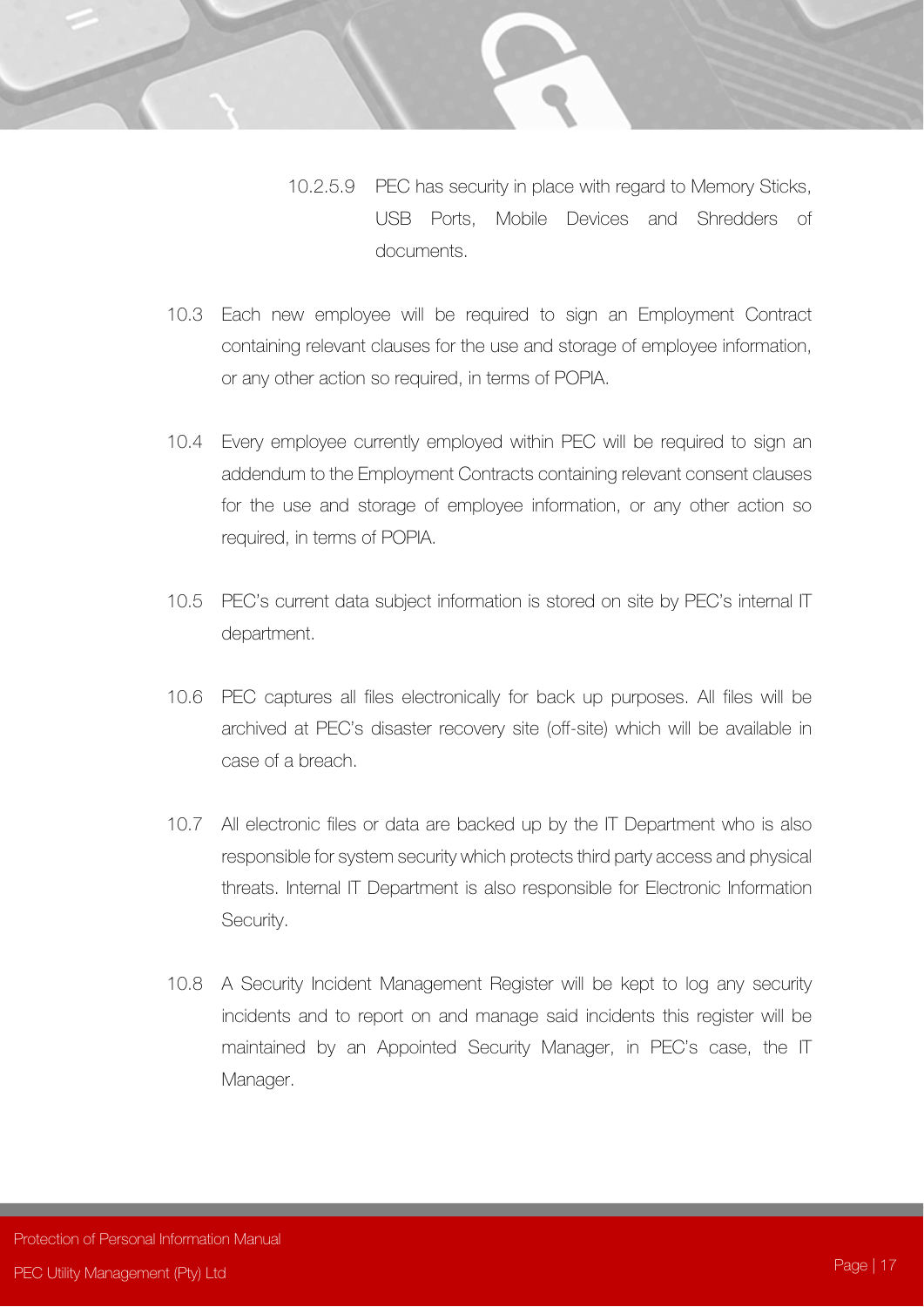10.9 Consent to process third party information is obtained during the introductory, procurement and need analysis stage of the relationship.

#### 11 DESTRUCTION OF RECORDS:

- 11.1 Documents may be destroyed after the termination of the retention period specified in Schedule 1 or as determined by PEC from time to time.
- 11.2 The documents must be shredded so that it will be impossible to reconstruct same.
- 11.3 Deletion of electronic records must be done in consultation with the IT Service, to ensure that deleted information is incapable of being reconstructed and / or recovered.

#### 12 EMPLOYEES AND OTHER PERSONS ACTING ON BEHALF OF PEC:

- 12.1 All employees and other persons acting on behalf of PEC will, during the course of the scope and duties of their services, gain access to and become acquainted with the personal information of certain clients, suppliers and other employees.
- 12.2 Employees and other persons acting on behalf PEC are required to treat personal information as a confidential business asset and to respect the privacy of data subjects.
- 12.3 Employees and other persons acting on behalf of PEC may not directly or indirectly, utilise, disclose or make public in any manner to any person or third party, either within the firm or externally, any personal information, unless such information is already publicly known or the disclosure is necessary in order for the employee or person to perform his or her duties.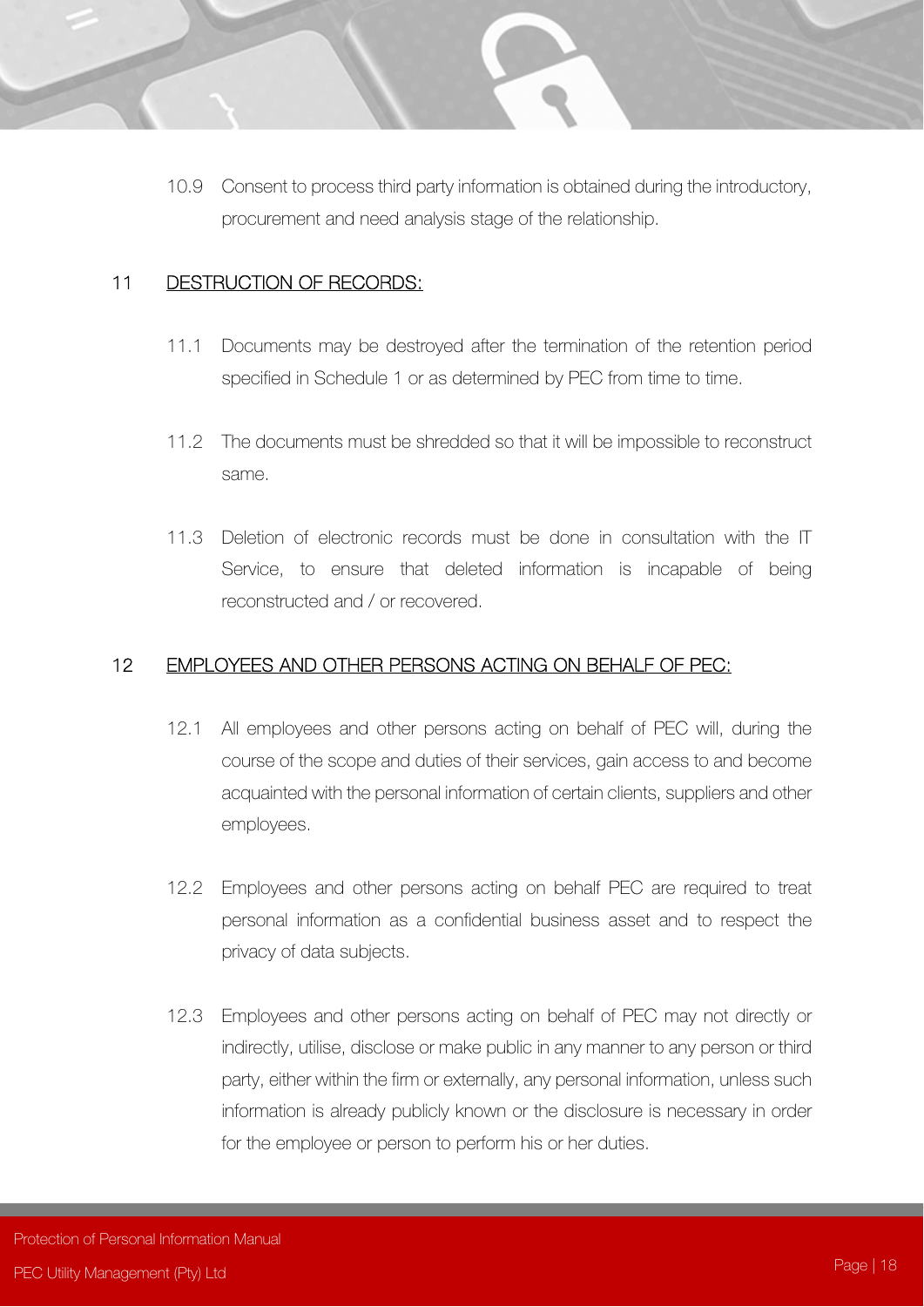- 12.4 Employees and other persons acting on behalf of PEC must request assistance from the Information Officer if they are unsure about any aspect related to the protection of a data subject's personal information.
- 12.5 Employees and other persons acting on behalf of PEC must adhere to the 8 processing conditions of personal information at all times and must always obtain consent from the Data Subject before processing / using or storing their Personal Information.

#### 13 SCOPE:

- 13.1 The scope of this aspect of the policy is written in support of the provisions of the POPIA, Chapter 5 - Part B.
- 13.2 At induction the documentation for staff contained in this policy document and other materials will be made available by the Information Officer. PEC's Information Officer will ensure that all staff that have access to any kind of personal information will have their responsibilities outlined during their induction procedures.
- 13.3 Continued training will provide opportunities for staff to explore POPIA Act issues through training, team meetings, and supervisions.
- 13.4 Procedure for staff signifying acceptance of this policy the SAOU will ensure that all staff sign acceptance of this policy once they have had a chance to understand the policy and their responsibilities in terms of the policy and the POPIA Act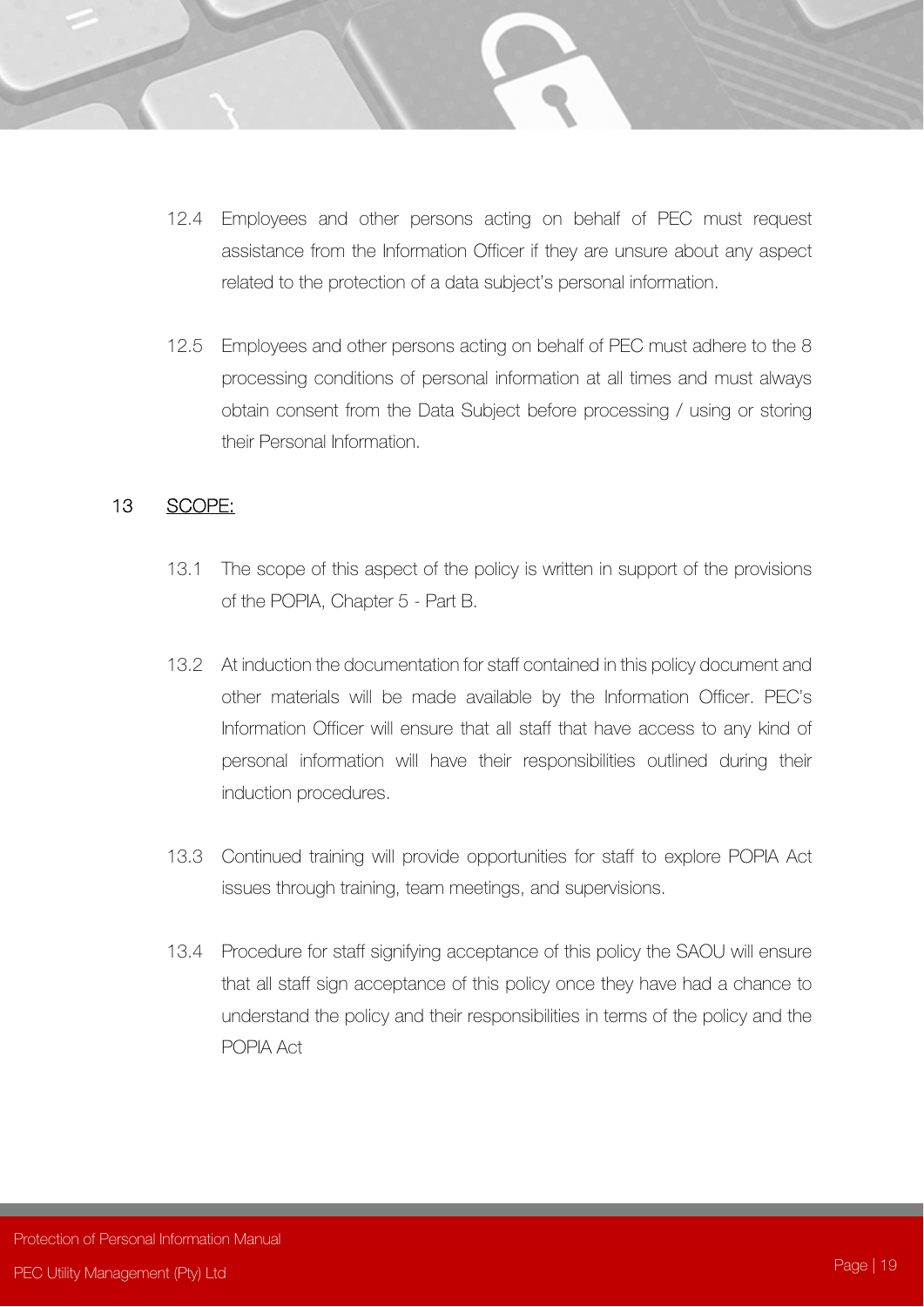#### 14 POLICY REVIEW:

- 14.1 The PEC Information Officer is responsible for an annual review to be completed prior to the policy anniversary date.
- 14.2 The PEC Information Officer will ensure relevant stakeholders are consulted as part of the annual review to be completed prior to the policy anniversary date.

# 15 DETAILS OF INFORMATION OFFICER AND DEPUTY INFORMATION OFFICER ARE AS FOLLOWS:

### INFORMATION OFFICER DETAILS

| NAME:                    | Nico Pienaar                                  |
|--------------------------|-----------------------------------------------|
| <b>TELEPHONE NUMBER:</b> | 012 846 3000                                  |
| <b>FAX NUMBER:</b>       | 012 846 3028                                  |
| POSTAL ADRESS:           | P.O.Box 73639, Lynnwood Ridge, 0040           |
| PHYSICAL ADRESS:         | 128 Siersteen Street, Silvertondale, Pretoria |
| <b>EMAIL ADRESS:</b>     | popia@pecgroup.co.za                          |

### DEPUTY INFORMATION OFFICER DETAILS

| NAME:                 | Riëtte Delport                                |
|-----------------------|-----------------------------------------------|
| TELEPHONE NUMBER:     | 012 846 3000                                  |
| <b>FAX NUMBER:</b>    | 012 846 3028                                  |
| <b>POSTAL ADRESS:</b> | P.O.Box 73639, Lynnwood Ridge, 0040           |
| PHYSICAL ADRESS:      | 128 Siersteen Street, Silvertondale, Pretoria |
| <b>EMAIL ADRESS:</b>  | popia@pecgroup.co.za                          |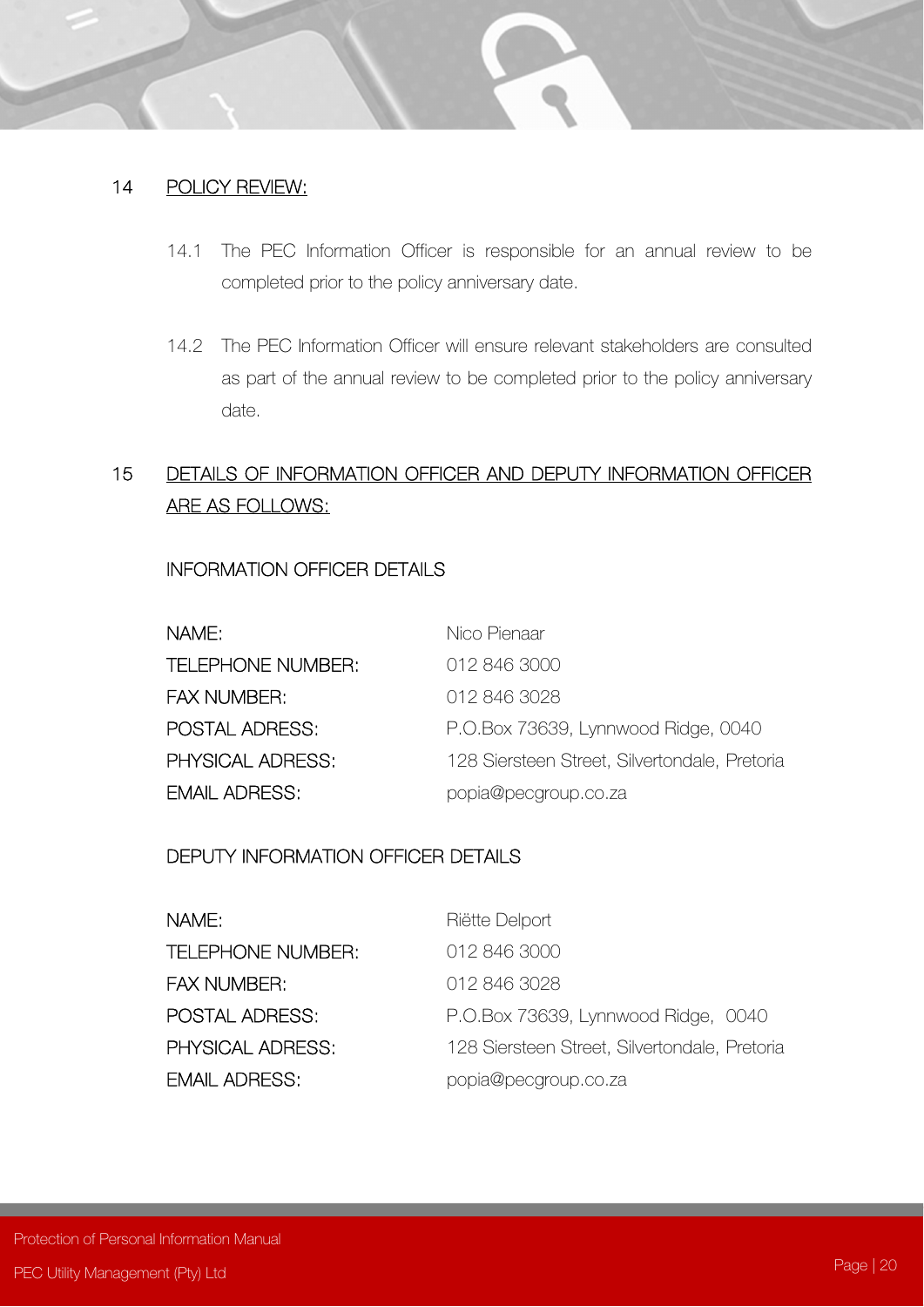FORM 1

## PERSONAL INFORMATION REQUEST FORM

Please submit the completed form to the Information Officer

Please be aware that we may request you to provide proof of identification prior to processing your request.

There may also be a reasonable charge for providing copies of the information requested.

| Particulars of Data Subject: |  |  |
|------------------------------|--|--|
| Name & Surname:              |  |  |
| Identity Number:             |  |  |
| Postal Address:              |  |  |
| <b>Contact Number:</b>       |  |  |
| E-mail Address:              |  |  |

#### B. Request:

I request the company to (please circle the relevant request(s)):

- a. Inform me whether it holds any of my personal information.
- b. Provide me with a record or description of my personal information.
- c. Provide me with a record or description of my personal information.
- d. Correct or update my personal information.
- e. Destroy or delete a record of my personal information.

#### C. Instructions:

D. Signature and date: